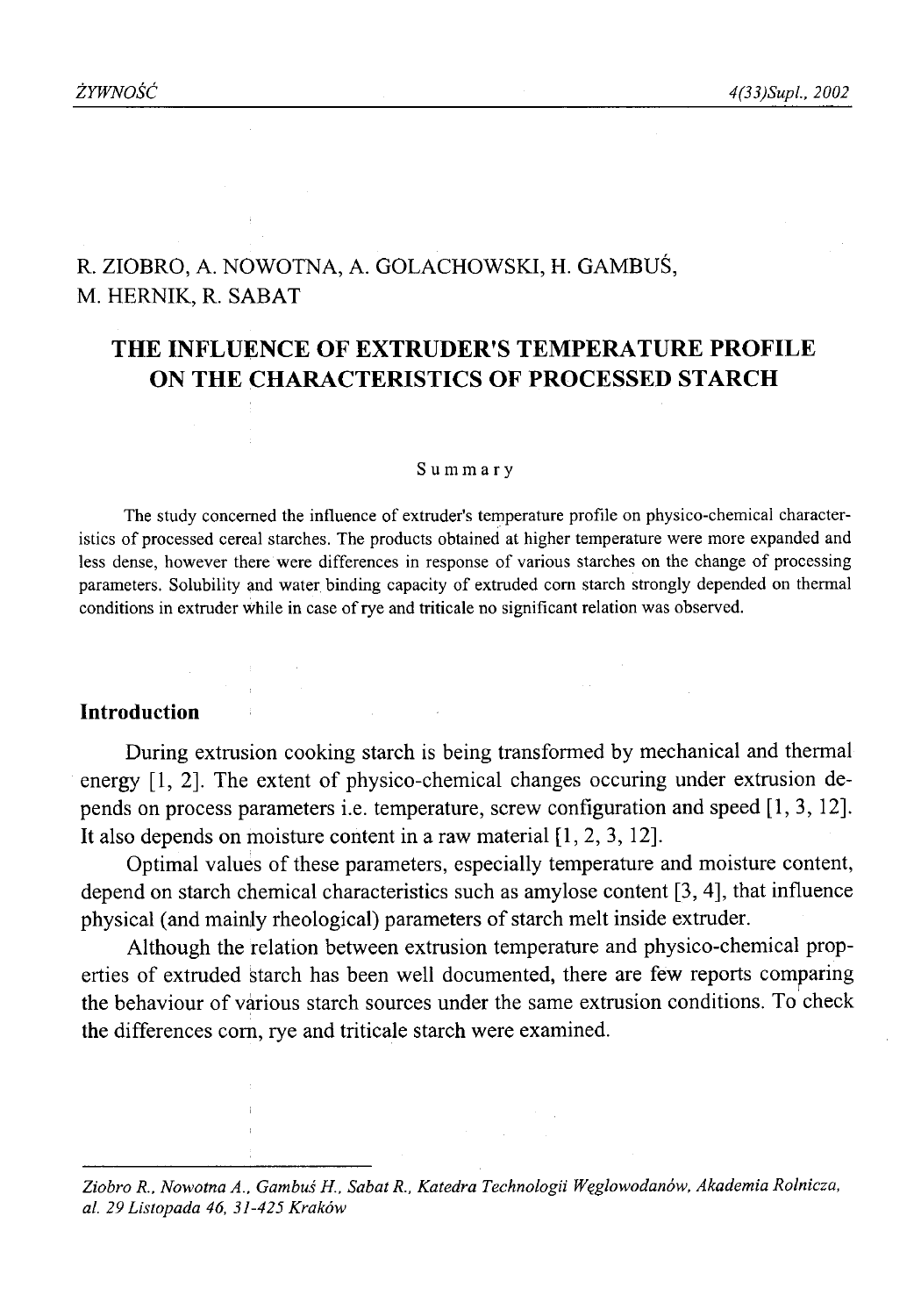### **Material and methods**

Commercial com starch was obtained from Diacel (com). Triticale, and rye starch were isolated by laboratory method [14]. Prior to extrusions moisture content of starch samples was adjusted to 16%. Extrusion was performed by using single screw laboratory extmder Brabender 20DN working at 210 rpm. Compression ration was 4:1 and die diameter 3 mm. High temperature (HT) experiments were done by maintaining 140, 160 and 170°C in subsequent extmder's sections. Low temperature (LT) profile was 95, 120 and 150°C.

Expansion ratio and density were measured according to Ryu and Walker [16]. Each mean was an average of ten replications. After milling in a laboratory roller mill the extmded starch samples were subjected to following analyses. Total phosphorus content by Marsh [9] method (standard deviation:  $s_x = 0.93$ , coefficient of variation:  $v_x$  $= 2.23\%$ ) and amylose content by Morrison and Laingnelet method [11] (s<sub>x</sub> = 0.44, v<sub>x</sub> = 1.7%). Water binding capacity (at  $60^{\circ}C$  s<sub>x</sub> = 0.14, v<sub>x</sub> = 2.5%; at 90°C s<sub>x</sub> = 1.0, v<sub>x</sub> = 5.4%) and solubility (at  $60^{\circ}$ C s<sub>x</sub> = 0.26, v<sub>x</sub> = 5.0%; at 90°C s<sub>x</sub> = 0.29, v<sub>x</sub>=2.5%) were measured by Richter [14] method modified for extradates [18]. Molecular characteristics of native and extmded starch was obtained by means of size exclusion chromatography [13, 18]. All measurements were done twice.

## **Results and discussion**

The quality of products obtained by extrusion depends on processing temperature. Chinnaswamy and Hanna [4] report, that maximal expansion occurs for com starch samples over 125°C, depending on amylose content. They have also observed that 50% of amylose in sample is optimal for the product quality.

Triticale and rye starch samples extmded at higher temperature exhibited higher expansion and lower density in comparison to LT samples (fig. 1). In this aspect cereal starches seem to be different from potato starch, in which case the density of extrudates was higher when barrel temperature was elevated [8].

In order to compare extmded starches with native ones, they were milled and examined in a similar way. To eliminate the influence of variability in natural starch characteristics, the quotients of values measured for extmded and native starch were used.

Fig. 2 represents the change in apparent amylose content upon extmsion. In our previous study [7] significantly enlarged amount of unbranched potato starch constituents has been observed after extmsion. This increase is related to mechanical disruption of glycosidic bonds in amylopectin, which results in its partial debranching and release of linear glucans [5, 6], However, in the present study such pattern has been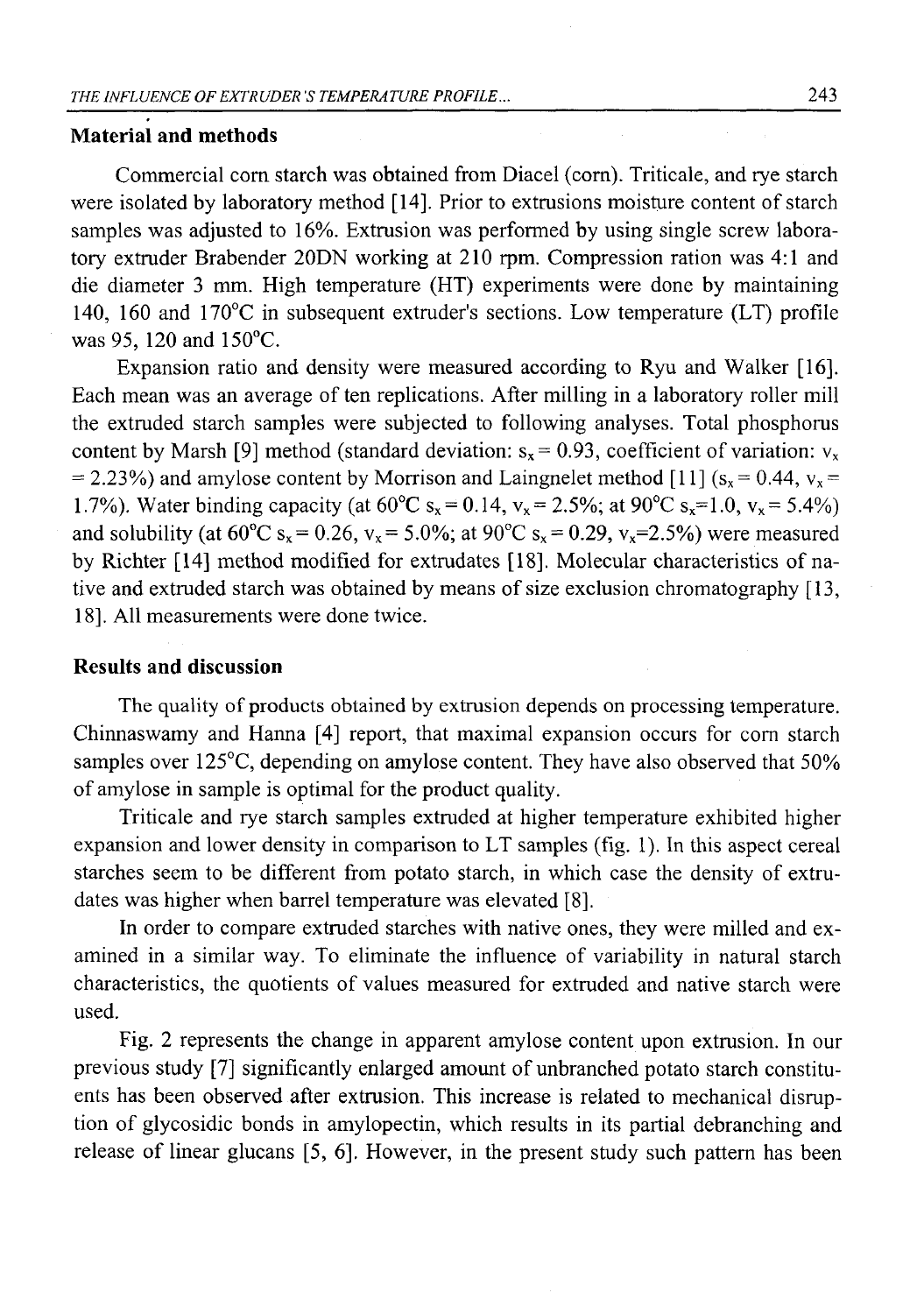observed only in case of com starch. No substantial trends in this aspect has been found for HT and LT samples.



**Botanical origin of starch** 

Fig. 1. Dependance of degree of expansion and density of starch extrudates on extrusion temperature (white - 140, 160, 170°C, gray - 95, 120, 150°C)



**Botanical origin of starch**

Fig. 2. Apparent changes in amylose and phosphorus content after extrusion at different thermal conditions (white - 140, 160, 170°C, gray - 95,120, 150°C)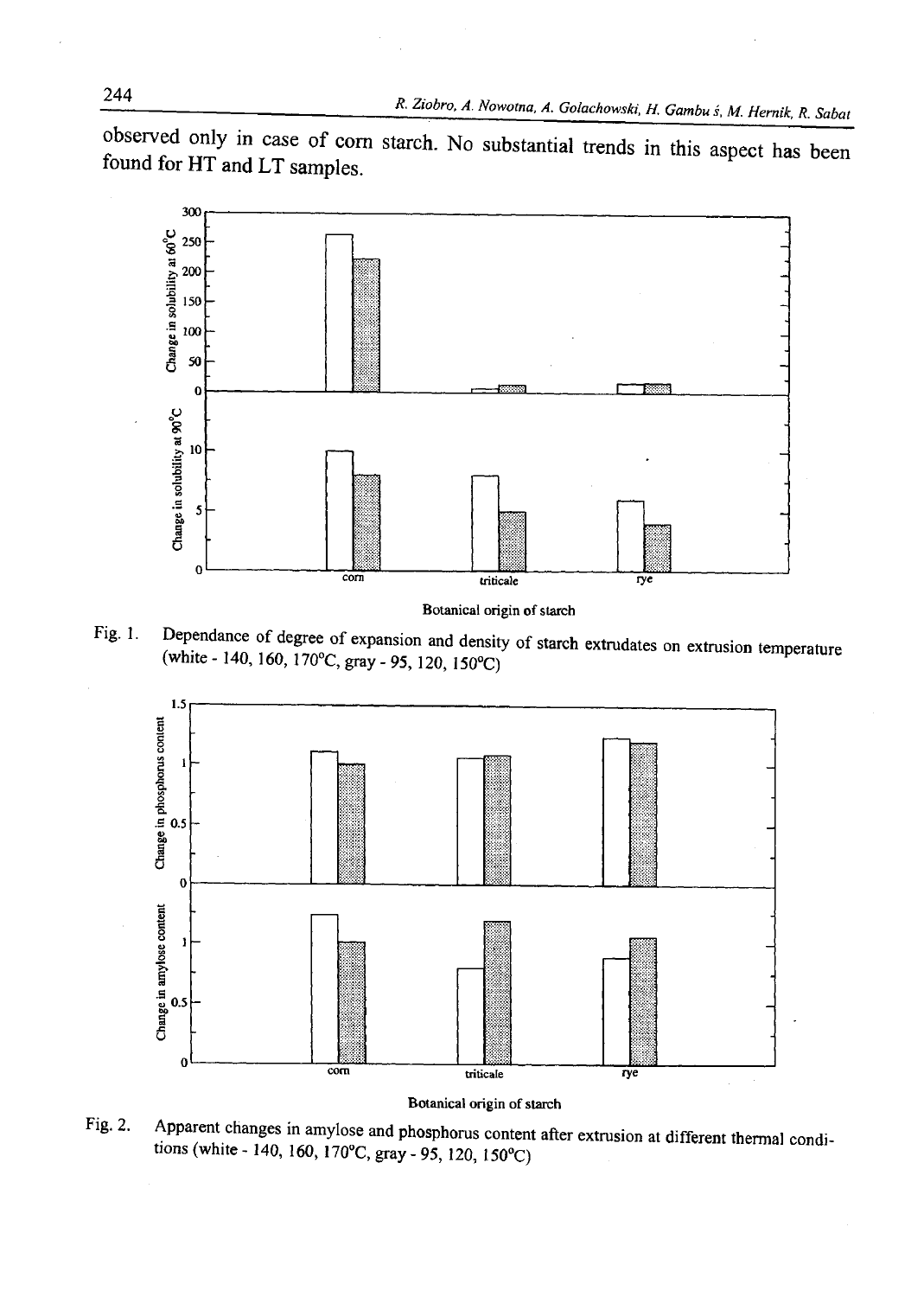As it is well known, the phosphorus is present in cereal starches mainly in fat fraction consisting of lysophospholipids. As it was expected, the samples extruded in different conditions did not differ in this aspect (fig. 2). The slight aberrance from 1 observed in case of rye starch should not be considered as a real increase in phosphorus after extrusion, but is probably due to the different drying behaviour of native and extruded starch, which can result in varying dry mass of the samples.

Although under the applied process parameters only  $1-2\%$  of glycosidic bonds can be broken [15], and branching points are only a small part of them, the observed decrease in weight average molecular weight of starch and mainly its branched component is dramatic [18]. However it seems that such degradation is relatively independent on the applied temperature in the studied range (tab. 1).

Table 1

| Starch origin | $M_w$ of amylopectin [x10 <sup>6</sup> g/mol] |     |
|---------------|-----------------------------------------------|-----|
|               |                                               |     |
| Corn          |                                               |     |
| Triticale     |                                               |     |
| Rve<br>__     | ______                                        | ___ |

Weight average molecular weight of amylopectin present in starch samples extruded at different temperatures (HT - 140, 160, 170°C, LT - 95, 120, 150°C).

Mercier and Feillet [10] denote **that** com, wheat and rice starches extruded at 180°C can absorbe maximum amounts of water. Our results (fig. 3) are in agreement with those findings. Water binding capacity at 60°C of HT starches was higher than of LT ones, although a pronounced effect was observed only in case of com starch. At 90°C no such trend could be observed, probably due to excessive solubilisation of starch samples.

Solubility of extruded starch at 60°C was an order of magnitude higher than of native samples (fig. 4). This effect was especially visible in case of com starch, which in native form is less soluble than other cereal starches [17]. Higher temperature of extrusion gave products more soluble in water at 90°C, which is in accordance with the results of Mercier and Feillet [10].

The results prove that extrusion temperature is an important parameter in starch processing and influences many important parameters of the obtained product. The extent of thermal effects depends however on starch origin.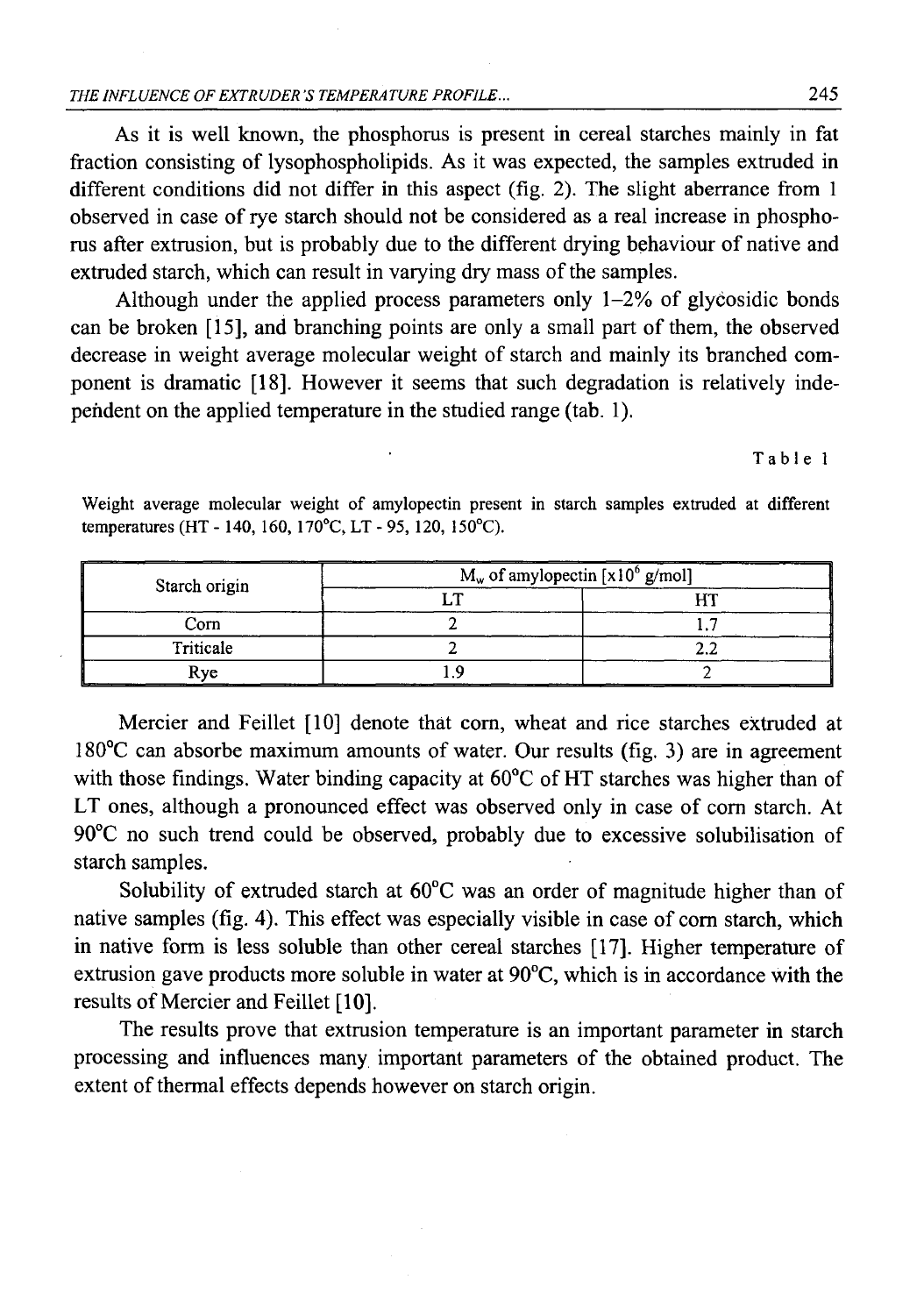

Fig. 3. Change in water binding capacity of starch samples after extrusion at different thermal condi-

tions (white - 140, 160, 170°C, gray - 95, 120, 150°C)



**Botanical origin of starch** 

Fig. 4. Change in solubility of starch samples after extrusion at different thermal conditions (white - 140, 160, 170°C, gray-95, 120, 150°C)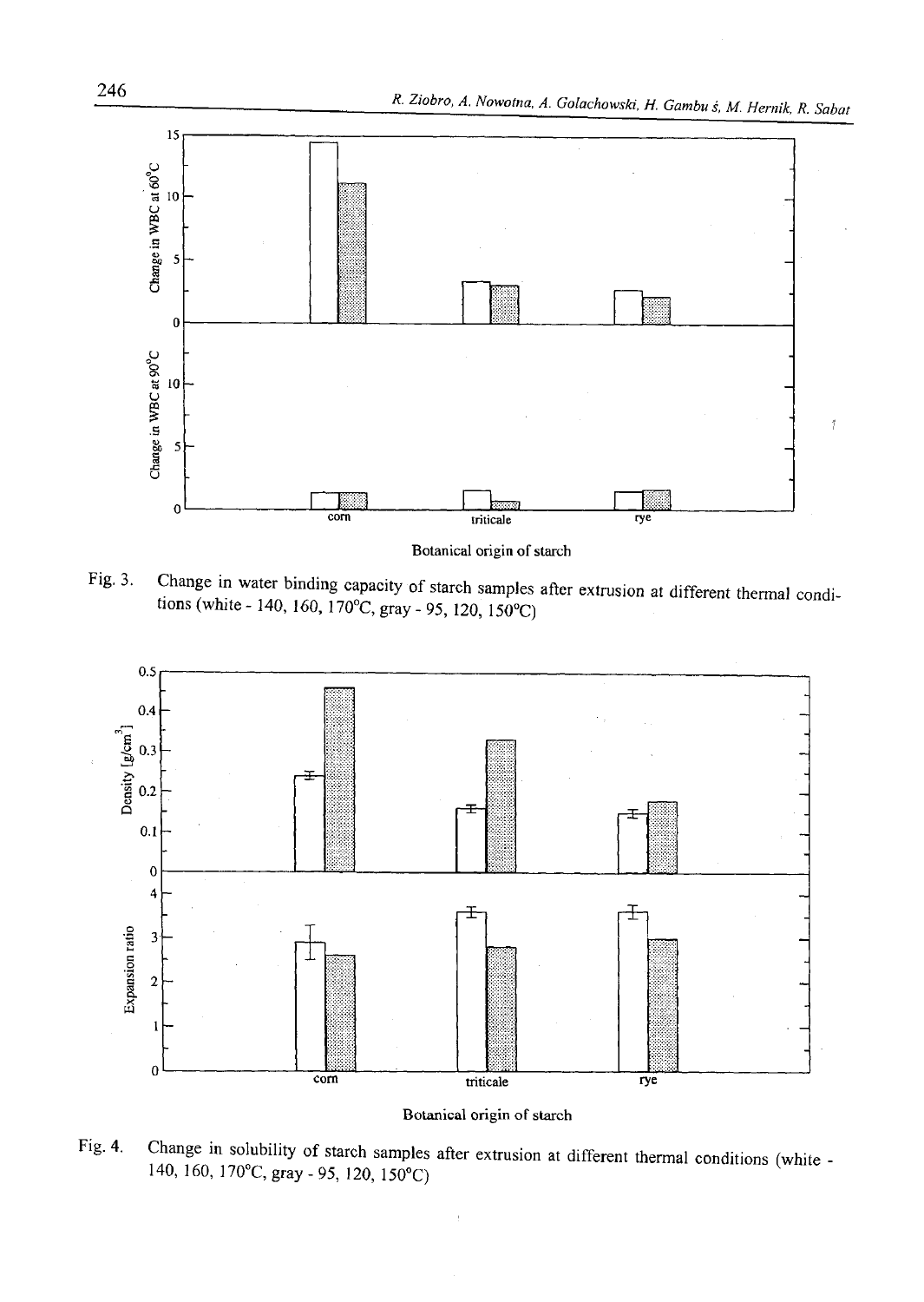# **Conclusions**

- 1. Products obtained at lower temperatures had lower expansion ratio and higher desity in comparison to those produced at high temperature.
- 2. The use of different temperature did not significantly influence total phosporus, irrespective of starch origin. The change in apparent amylose content was different for various samples.
- 3. The use of higher temperature resulted in higher water binding capacity and solubility at 60°C.
- 4. Weight average molecular mass of starch extrudates calculated from SEC profiles did not considerably change with different processing conditions.

### **References**

- [1] Briimmer T., Meuser F., van Lengerich B., Niemann C.: Effect of extrusion cooking on molecular parameters of corn starch. Starch/Stärke, 2002, 54, 1-8.
- [2] Briimmer T., Meuser F., van Lengerich B., Niemann C.: Expantion and functional properties of com starch extrudates related to their molecular degradation, product temperature and water content. Starch/Starke, 2002, 54, 9-15.
- [3] Chinnaswamy R.: Basis of cereal starch expansion. Carbohydrate Polymers, 1993, 21, 157-167.
- [4] Chinnaswamy R., Hanna M.A.: Relationship between amylose content and extrusion-expansion properties of com starches. Cereal Chem., 1988, 65(2), 138-143.
- [5] Chinnaswamy R., Hanna M.A.: Macromolecular nad functional properties of native and extrusion cooked com starch. Cereal Chem., 1990, 67(5), 490-499.
- [6] Davidson V.J., Paton D., Diosady L.L., Larocoue G.: Degradation of wheat starch in a single screw extruder: characteristics of extruded starch polymers. J. Food Sci., 1984, **49(2),** 453-458.
- [7] Gambuś H., Golachowski A., Bala-Piasek A., Ziobro R., Nowotna A., Surówka K:. Functional properties of starch extrudates. Part I. Dependence of extrudates properties on starch water content. Electronic J. Polish Agric. Univ., 2(2), Series Food Sci. Technol., 1999.
- [8] Jamroz J., Ciesielski W., Pielichowski K., Tomasik. P.: Extrusion cooking of potato starch and selected properties of the extrudates, Pol. J. Food. Nutr. Sci., 1998, **1(7),** 89-97.
- [9] Marsh B.B.: The estimation of inorganic phosphate in the presence of adenosine triphosphate. Biochem. Biophys. Acta, 1959, **32,** 357-359.
- [10] Mercier C., Feillet P.: Modification of carbohydrate components by extrusion-cooking of cereal products. Cereal Chem., 1975, **52(3),** 283-297.
- [11] Morrison W.S., Laignelet B.: An improved colorimetric procedure for determing apparent and total amylose in cereal and other starches. J. Cereal Sci., 1983,1, 9-20.
- [12] Owusu-Ansah J., van de Voort F.R., Stanley D.W.: Physicochemical changes in cornstarch as a function of extrusion variables. Cereal Chem., 1983, **60(4),** 319-324.
- [13] Praznik W., Schmidt S., Ebermann R.: Gelchromatographische Untersuchungen and hydrolytisch abgebauten Amylosen. Starch/Starke, 1983,**35,** 58- 61.
- [14] Richter M., Augustat S., Schierbaum F.: Ausgewahlte Methoden der Starkechemie. VEB Fachbuch Verlag, Leipzig 1968.
- [15] Rodis P., Wen L.F., Wasśerman B.P.: Assesment of extrusion induced starch fragmentation by gelpermeation chromatography and methylation analysis. Cereal Chem., 1993, **70(2),** 152-157.